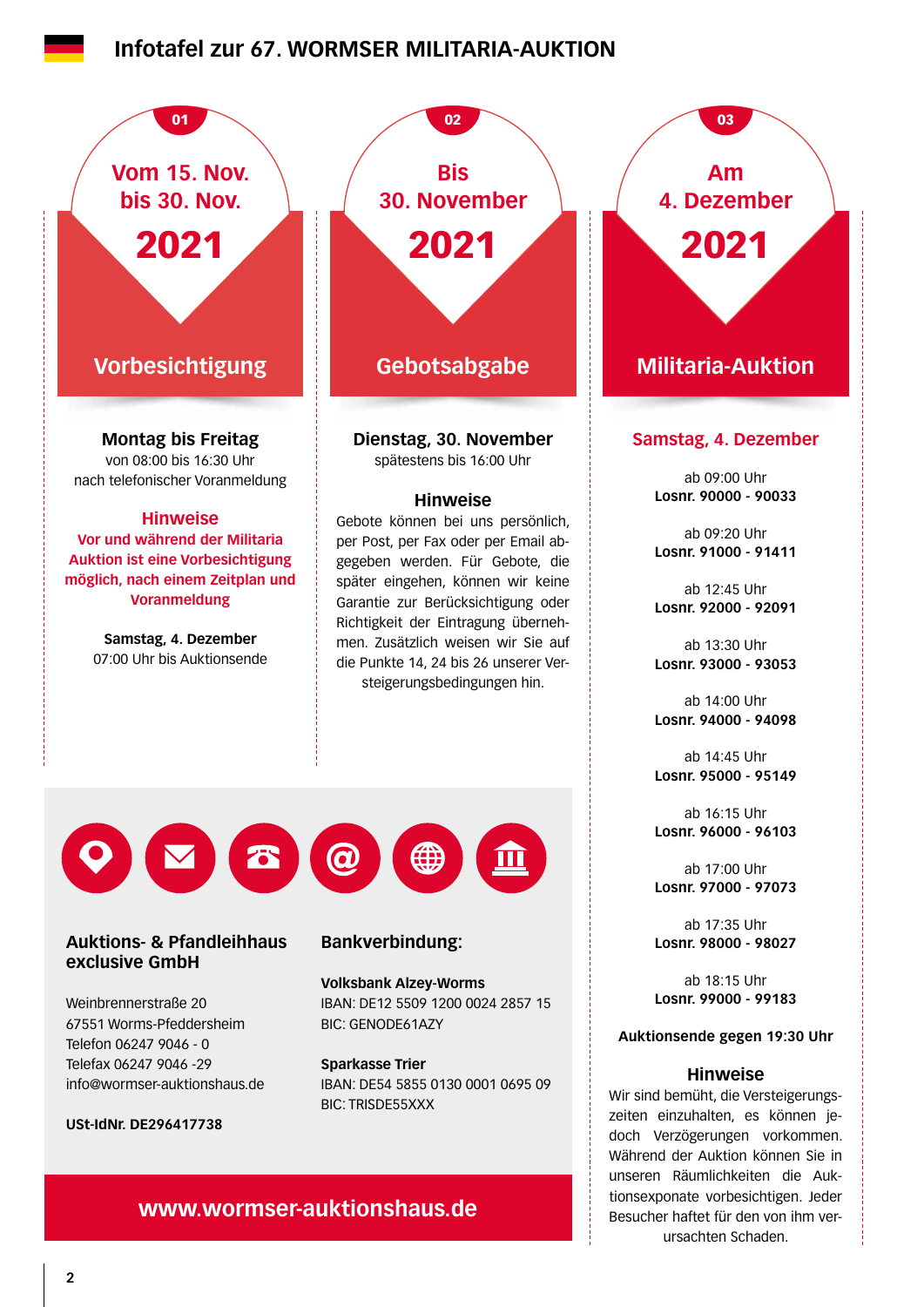# **Infotafel zur 67. WORMSER MILITARIA-AUKTION**



**Montag bis Freitag**

von 08:00 Uhr bis 16:30 Uhr nach telefonischer Voranmeldung

#### **Hinweise**

Ersteigerer, die in der Versteigerungsliste angekreuzt haben, dass Sie ihre Auktionsexponate bei uns abholen oder den Zuschlag auf Lose erhalten die nur für Selbstabholer sind, bitten wir nach der Auktion die Abholung innerhalb von vier Wochen zu veranlassen. Ansonsten werden Lagerkosten i. H. v. 30,00 Euro je Monat fällig!



#### **zur 68. WORMSER MILITARIA-AUKTION**

**Montag bis Freitag** 

von 08:00 Uhr bis 16:30 Uhr

**Einlieferungsschluss**  7. Januar 2022

## **Hinweise**

Einlieferungen von Auktionsexponaten sind jederzeit erwünscht. Bei größeren Objekten ist eine Übernahme bei Ihnen zu Hause möglich. Abholungen sind in Deutschland und im nahen europäischen Ausland möglich.

**Am 5. März**  2022

## **Samstag, 5. März**

Ab sofort beginnen unsere sachkundigen Mitarbeiter mit den Vorbereitungen für die nächste Wormser Militaria-Auktion, sodass die eingelieferten Sammlerstücke optimal und einem großen Bieterpublikum zum besten Preis präsentiert werden können. Durch unser Auktionshaus erhalten Einlieferer und Bieter die perfekte Plattform.Wir freuen uns schon heute über Ihre Einlieferungen und Gebote.

Ihr Wormser Auktionsteam



QR-CODE

**Infotafel zur 67. WORMSER MILITARIA-AUKTION**

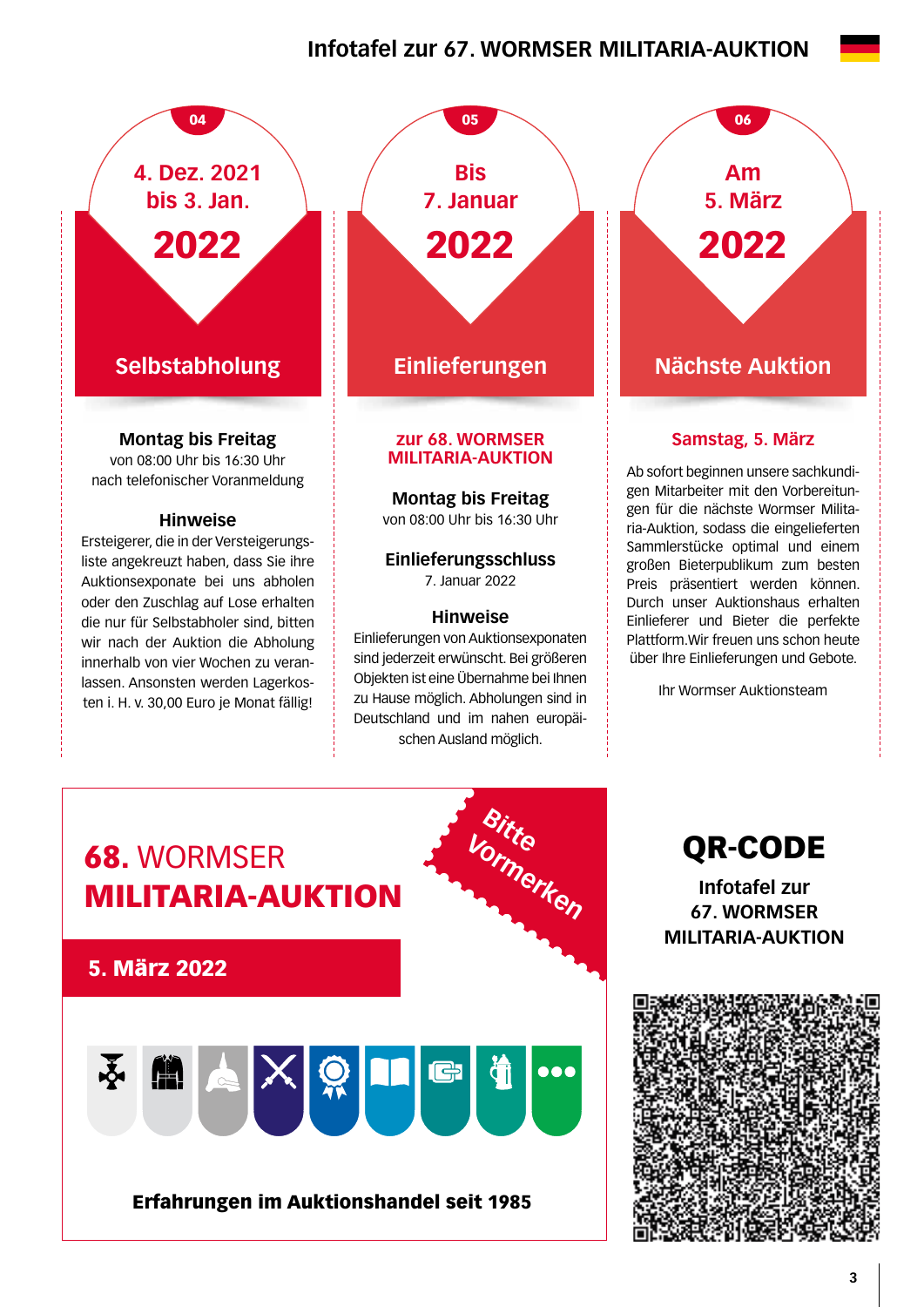

in our premises. Every visitor is liable for the damaged caused by him/her.

**www.wormser-auktionshaus.de**